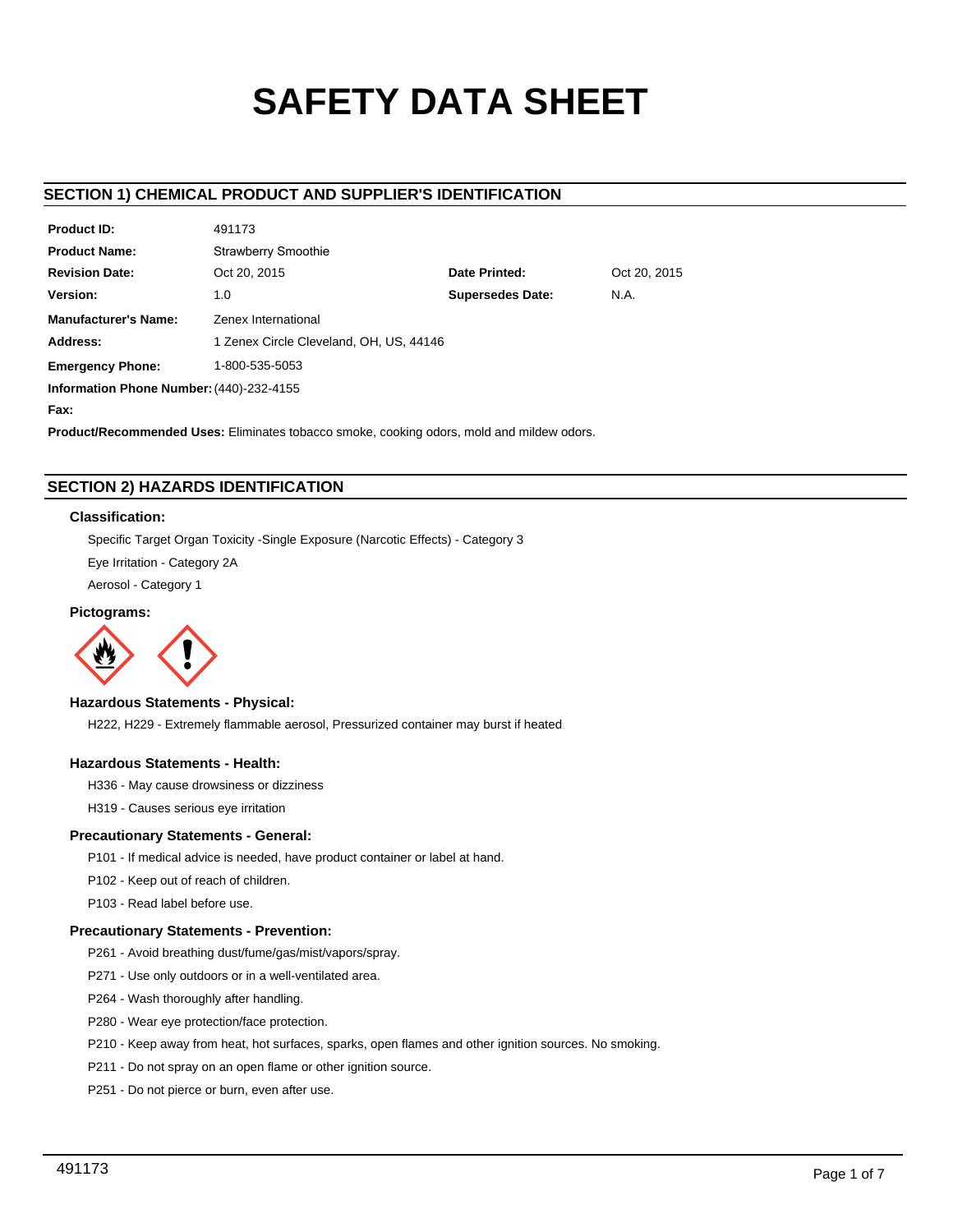# **Precautionary Statements - Response:**

P304 + P340 - IF INHALED: Remove person to fresh air and keep comfortable for breathing.

P312 - Call a POISON CENTER or doctor/physician if you feel unwell.

P305 + P351 + P338 - IF IN EYES: Rinse cautiously with water for several minutes. Remove contact lenses, if present and easy to do. Continue rinsing.

P337 + P313 - If eye irritation persists: Get medical advice/attention.

## **Precautionary Statements - Storage:**

P403 + P405 - Store in a well-ventilated place. Store locked up.

P410 - Protect from sunlight.

P412 - Do not expose to temperatures exceeding 50°C/122°F.

# **Precautionary Statements - Disposal:**

P501 - Dispose of contents and container in accordance with all local, regional, national and international regulations.

# **SECTION 3) COMPOSITION / INFORMATION ON INGREDIENTS**

| CAS          | <b>Chemical Name</b> | % By Weight |
|--------------|----------------------|-------------|
| 0000067-64-1 | <b>ACETONE</b>       | 44% - 78%   |
| 0000074-98-6 | <b>PROPANE</b>       | 19% - 33%   |

# **SECTION 4) FIRST-AID MEASURES**

### **Inhalation:**

Remove source of exposure or move person to fresh air and keep comfortable for breathing.

If exposed/feel unwell/concerned: Call a POISON CENTER/doctor.

Eliminate all ignition sources if safe to do so.

# **Eye Contact:**

Remove source of exposure or move person to fresh air. Rinse eyes cautiously with lukewarm, gently flowing water for several minutes, while holding the eyelids open. Remove contact lenses, if present and easy to do. Continue rinsing for a duration of 15-20 minutes. Take care not to rinse contaminated water into the unaffected eye or onto the face. If eye irritation persists: Get medical advice/attention.

#### **Skin Contact:**

Take off immediately all contaminated clothing, shoes and leather goods (e.g. watchbands, belts). Gently blot or brush away excess product. Wash with plenty of lukewarm, gently flowing water for a duration of 15-20 minutes. Call a POISON CENTER/doctor if you feel unwell. Store contaminated clothing under water and wash before reuse or discard.

#### **Ingestion:**

Rinse mouth. Do NOT induce vomiting. Immediately call a POISON CENTER/doctor. If vomiting occurs naturally, lie on your side, in the recovery position.

Never give anything by mouth to an unconscious or convulsing victim. Keep person warm and quiet.

# **SECTION 5) FIRE-FIGHTING MEASURES**

# **Suitable Extinguishing Media:**

Use water, fog, dry chemical, or carbon dioxide.

Carbon dioxide can displace oxygen. Use caution when applying carbon dioxide in confined spaces. Simultaneous use of foam and water on the same surface is to be avoided as water destroys the foam.

# **Unsuitable Extinguishing Media:**

Water may be ineffective but can be used to cool containers exposed to heat or flame.

#### **Specific Hazards in Case of Fire:**

Contents under pressure. Keep away from ignition sources and open flames. Exposure of containers to extreme heat and flames can cause them to rupture often with violent force.

Aerosol cans may rupture when heated.

Heated cans may burst.

In fire, will decompose to carbon dioxide, carbon monoxide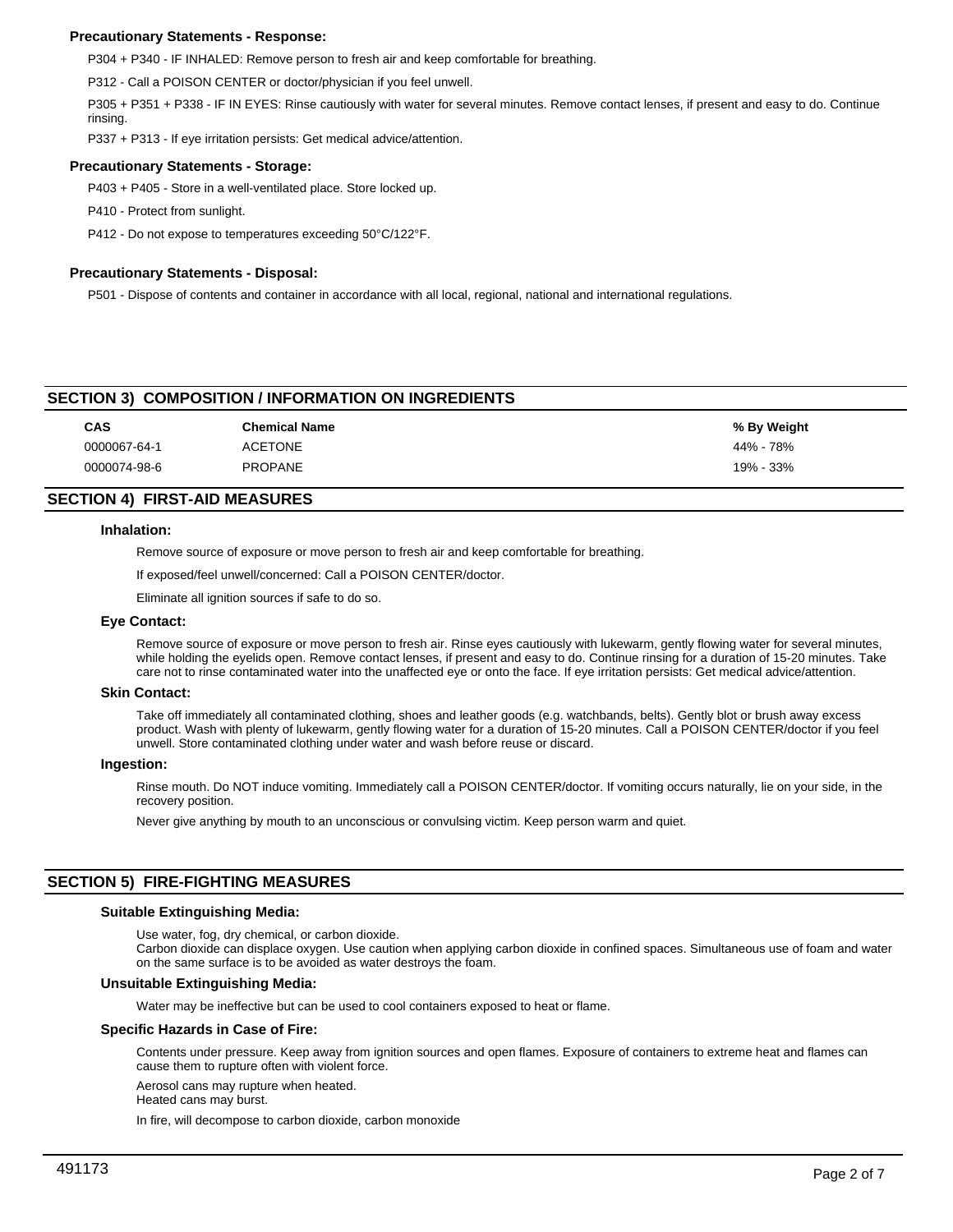# **Fire-Fighting Procedures:**

Isolate immediate hazard area and keep unauthorized personnel out. Stop spill/release if it can be done safely. Move undamaged containers from immediate hazard area if it can be done safely. Water spray may be useful in minimizing or dispersing vapors and to protect personnel.

Dispose of fire debris and contaminated extinguishing water in accordance with official regulations.

#### **Special Protective Actions:**

Wear protective pressure self-contained breathing apparatus (SCBA)and full turnout gear.

Care should always be exercised in dust/mist areas.

# **SECTION 6) ACCIDENTAL RELEASE MEASURES**

#### **Emergency Procedure:**

Flammable/combustible material.

ELIMINATE all ignition sources (no smoking, flares, sparks, or flames in immediate area). Stay upwind; keep out of low areas. Immediately turn off or isolate any source of ignition. Keep unnecessary people away; isolate hazard area and deny entry. Do not touch or walk through spilled material. Clean up immediately. Use absorbent sweeping compound to soak up material and put into suitable container for proper disposal.

#### **Recommended Equipment:**

Positive pressure, full-face piece self-contained breathing apparatus(SCBA), or positive pressure supplied air respirator with escape SCBA (NIOSH approved).

#### **Personal Precautions:**

ELIMINATE all ignition sources (no smoking, flares, sparks, or flames in immediate area). Use explosion proof equipment. Avoid breathing vapor. Avoid contact with skin, eye or clothing. Do not touch damaged containers or spilled materials unless wearing appropriate protective clothing.

#### **Environmental Precautions:**

Stop spill/release if it can be done safely. Prevent spilled material from entering sewers, storm drains, other unauthorized drainage systems and natural waterways by using sand, earth, or other appropriate barriers.

# **SECTION 7) HANDLING AND STORAGE**

#### **General:**

For industrial and institutional use only. For use by trained personnel only. Keep away from children. Wash hands after use. Do not get in eyes, on skin or on clothing. Do not breathe vapors or mists. Use good personal hygiene practices. Eating, drinking and smoking in work areas is prohibited. Remove contaminated clothing and protective equipment before entering eating areas. Eyewash stations and showers should be available in areas where this material is used and stored. **Ventilation Requirements:**

Use only with adequate ventilation to control air contaminants to their exposure limits. The use of local ventilation is recommended to control emissions near the source.

#### **Storage Room Requirements:**

Keep container(s) tightly closed and properly labeled. Store in cool, dry, well-ventilated areas away from heat, direct sunlight and incompatibilities. Store in approved containers and protect against physical damage. Keep containers securely sealed when not in use. Indoor storage should meet OSHA standards and appropriate fire codes. Containers that have been opened must be carefully resealed to prevent leakage. Empty container retain residue and may be dangerous.

Do not cut, drill, grind, weld, or perform similar operations on or near containers. Do not pressurize containers to empty them. Ground all structures, transfer containers and equipment to conform to the national electrical code. Use procedures that prevent static electrical sparks. Static electricity may accumulate and create a fire hazard.

Store at temperatures below 120°F.

# **SECTION 8) EXPOSURE CONTROLS, PERSONAL PROTECTION**

# **Eye Protection:**

Chemical goggles, safety glasses with side shields or vented/splash proof goggles. Contact lenses may absorb irritants. Particles may adhere to lenses and cause corneal damage.

#### **Skin Protection:**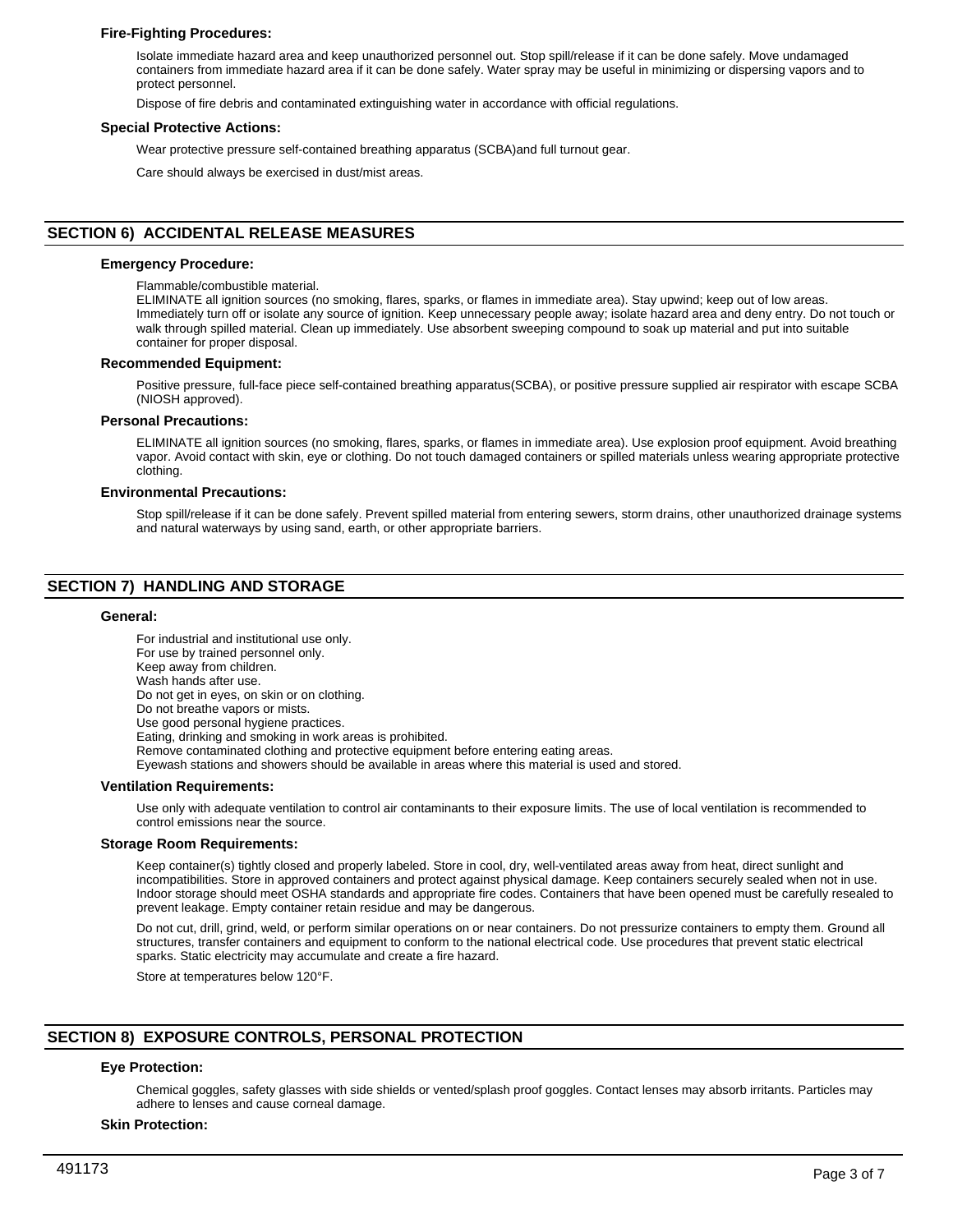Wear gloves, long sleeved shirt, long pants and other protective clothing as required to minimize skin contact.

Use of gloves approved to relevant standards made from the following materials may provide suitable chemical protection: PVC, neoprene or nitrile rubber gloves. Suitability and durability of a glove is dependent on usage, e.g. frequency and duration of contact, chemical resistance of glove material, glove thickness, dexterity. Always seek advice from glove suppliers. Contaminated gloves should be replaced. Chemical-resistant clothing is recommended to avoid prolonged contact. Avoid unnecessary skin contact.

# **Respiratory Protection:**

If engineering controls do not maintain airborne concentrations to a level which is adequate to protect worker, a respiratory protection program that meets or is equivalent to OSHA 29 CFR 1910.134 and ANSI Z88.2 should be followed. Check with respiratory protective equipment suppliers. Where air-filtering respirators are suitable, select an appropriate combination of mask and filter. Select a filter suitable for combined particulate/organic gases and vapors.

When spraying more than one half can continuously or more than one can consecutively, use NIOSH approved respirator.

# **Appropriate Engineering Controls:**

Provide exhaust ventilation or other engineering controls to keep the airborne concentrations of vapors below their respective threshold limit value.

| <b>Chemical Name</b> | OSHA<br><b>TWA</b><br>(ppm) | <b>OSHA</b><br>TWA<br>(mg/m3) | <b>OSHA</b><br><b>STEL</b><br>(ppm) | OSHA<br><b>STEL</b><br>(mg/m3) | <b>OSHA</b><br>Tables (Z1,<br>Z2, Z3 | <b>OSHA</b><br>Carcinogen | OSHA<br>Skin<br>designation | <b>NIOSH</b><br>TWA<br>(ppm) | <b>NIOSH</b><br>TWA<br>(mg/m3) | <b>NIOSH</b><br>STEL<br>(ppm) | <b>NIOSH</b><br>STEL<br>(mg/m3) | <b>NIOSH</b><br>Carcinogen |
|----------------------|-----------------------------|-------------------------------|-------------------------------------|--------------------------------|--------------------------------------|---------------------------|-----------------------------|------------------------------|--------------------------------|-------------------------------|---------------------------------|----------------------------|
| <b>ACETONE</b>       | 1000                        | 2400                          |                                     |                                |                                      |                           |                             | 250                          | 590                            |                               |                                 |                            |
| <b>PROPANE</b>       | 1000                        | 1800                          |                                     |                                |                                      |                           |                             | 1000                         | 1800                           |                               |                                 |                            |

| Chemical Name  | <b>ACGIH</b><br>TWA<br>(ppm)                       | <b>ACGIH</b><br>TWA<br>(mg/m3) | <b>ACGIH</b><br><b>STEL</b><br>(ppm) | <b>ACGIH</b><br><b>STEL</b><br>(mg/m3) |
|----------------|----------------------------------------------------|--------------------------------|--------------------------------------|----------------------------------------|
| <b>ACETONE</b> | 500                                                | 1188                           | 750                                  | 1782                                   |
| <b>PROPANE</b> | See<br>Appendix<br>F: Minimal<br>Oxygen<br>Content |                                |                                      |                                        |

# **SECTION 9) PHYSICAL AND CHEMICAL PROPERTIES**

# **Physical and Chemical Properties**

| Density                      | 5.72394 lb/gal         |
|------------------------------|------------------------|
| Density VOC                  | 1.64572 lb/gal         |
| % VOC                        | 28.75144%              |
| <b>VOC Actual</b>            | 1.64572 lb/gal         |
| <b>VOC Actual</b>            | 197.20607 g/l          |
| <b>VOC Regulatory</b>        | 1.64572 lb/gal         |
| <b>VOC Regulatory</b>        | 197.20607 g/l          |
| Appearance                   | <b>NA</b>              |
| Odor Threshold               | <b>NA</b>              |
| Odor Description             | <b>NA</b>              |
|                              | <b>NA</b>              |
| <b>Water Solubility</b>      | Slightly               |
| Flammability                 | Flashpoint below 73 °F |
| Flash Point Symbol           | <b>NA</b>              |
| Flash Point                  | <b>NA</b>              |
| Viscosity                    | <b>NA</b>              |
| Lower Explosion Level        | 1.8                    |
| <b>Upper Explosion Level</b> | 9.5                    |
| Vapor Density                | Slower than ether      |
| <b>Melting Point</b>         | <b>NA</b>              |
| <b>Freezing Point</b>        | <b>NA</b>              |
|                              |                        |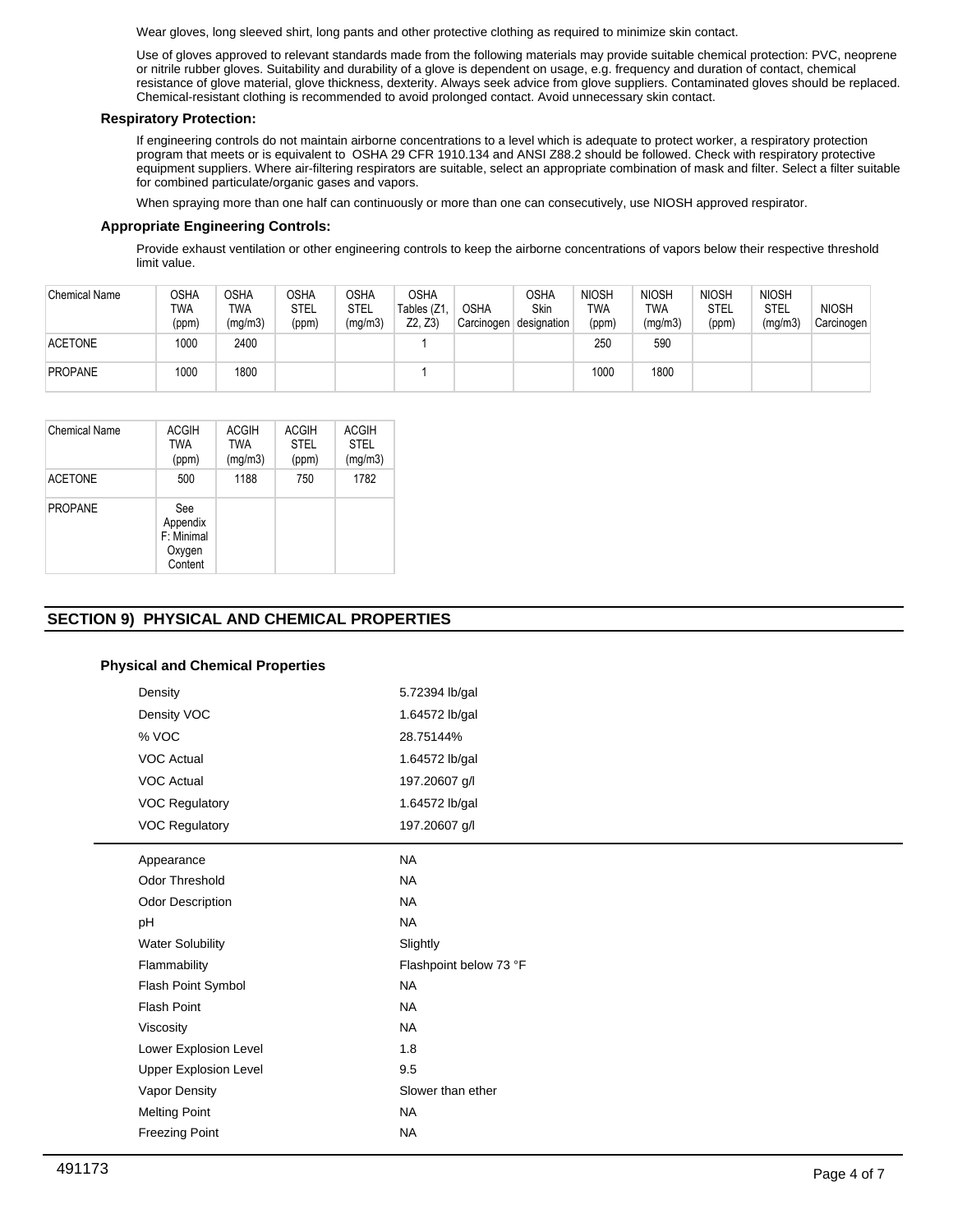Low Boiling Point 0 °F High Boiling Point 133 °F Decomposition Pt 0 Auto Ignition Temp NA Evaporation Rate Slower than ether

# **SECTION 10) STABILITY AND REACTIVITY**

# **Stability:**

Stable.

## **Conditions to Avoid:**

High temperatures.

## **Incompatible Materials:**

None known.

# **Hazardous Reactions/Polymerization:**

Will not occur.

#### **Hazardous Decomposition Products:**

In fire, will decompose to carbon dioxide, carbon monoxide.

# **SECTION 11) TOXICOLOGICAL INFORMATION**

#### **Skin Corrosion/Irritation:**

Overexposure will cause defatting of skin.

#### **Serious Eye Damage/Irritation:**

Overexposure will cause redness and burning sensation.

Causes serious eye irritation

#### **Carcinogenicity:**

No data available

## **Germ Cell Mutagenicity:**

No data available

# **Reproductive Toxicity:**

No data available

## **Respiratory/Skin Sensitization:**

No data available

## **Specific Target Organ Toxicity - Single Exposure:**

May cause drowsiness or dizziness

#### **Specific Target Organ Toxicity - Repeated Exposure:**

No data available

## **Aspiration Hazard:**

Aspiration hazard if swallowed.

## **Acute Toxicity:**

Inhalation: effect of overexposure include irritation of respiratory tract, headache, dizziness, nausea, and loss of coordination. Extreme overexposure may result in unconsciousness and possibly death.

0000067-64-1 ACETONE

LC50 (male rat): 30000 ppm (4-hour exposure); cited as 71000 mg/m3 (4-hour exposure) (29) LC50 (male mouse): 18600 ppm (4-hour exposure); cited as 44000 mg/m3 (4-hour exposure) (29)

LD50 (oral, female rat): 5800 mg/kg (24) LD50 (oral, mature rat): 6700 mg/kg (cited as 8.5 mL/kg) (31) LD50 (oral, newborn rat): 1750 mg/kg (cited as 2.2 mL/kg) (31) LD50 (oral, mouse): 3000 mg/kg (32,unconfirmed) LD50 (dermal, rabbit): Greater than 16000 mg/kg cited as 20 mL/kg) (30)

#### **Potential Health Effects - Miscellaneous**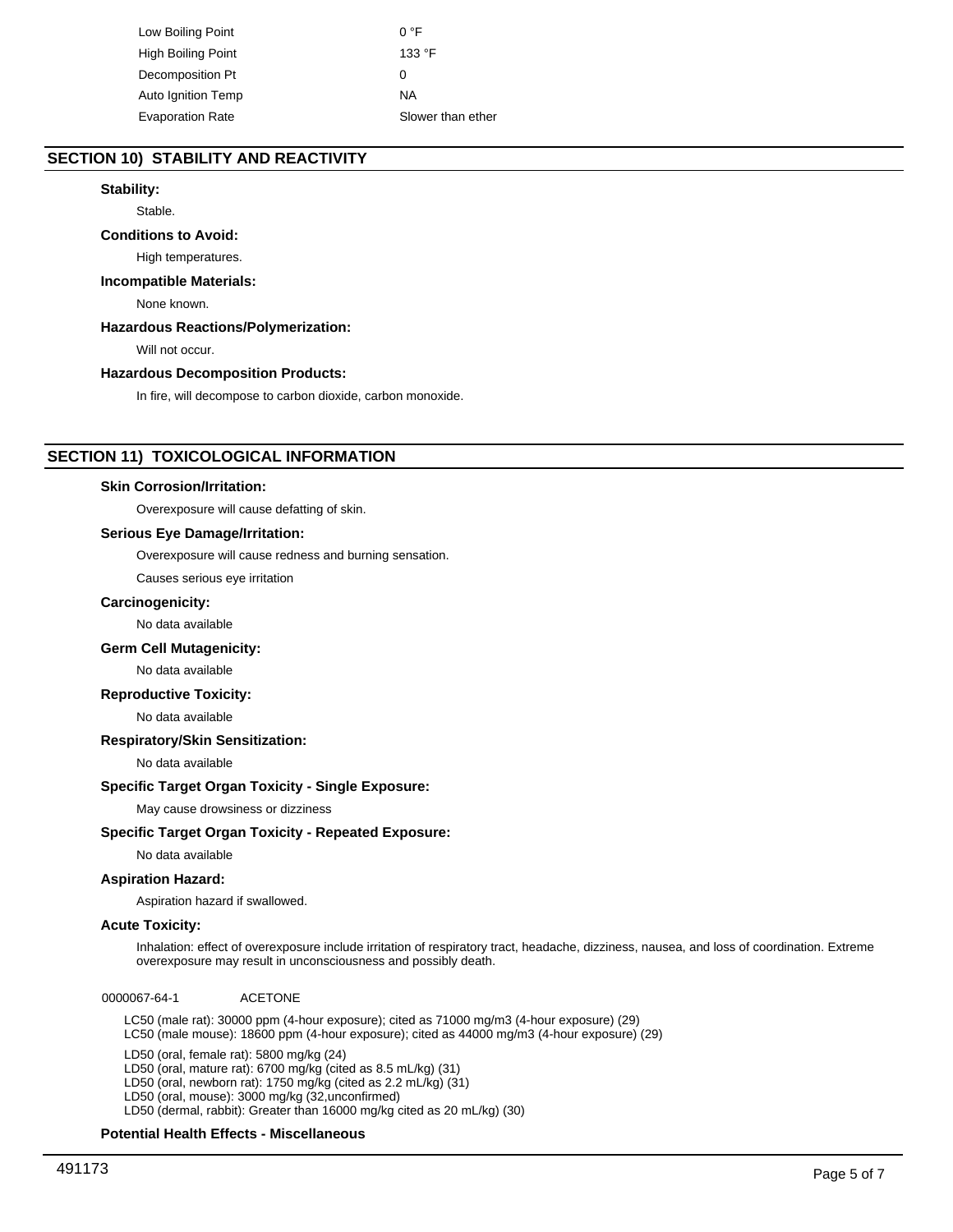The following medical conditions may be aggravated by exposure: lung disease, eye disorders, skin disorders. Overexposure may cause damage to any of the following organs/systems: blood, central nervous system, eyes, kidneys, liver, respiratory system, skin.

# **SECTION 12) ECOLOGICAL INFORMATION**

#### **Toxicity:**

No data available.

#### **Mobility in Soil:**

No data available.

#### **Other Adverse Effects:**

No data available.

# **Bio-accumulative Potential**

0000067-64-1 ACETONE

Does not bioaccumulate

# **Persistence and Degradability**

0000067-64-1 ACETONE

91% readily biodegradable, Method: OECD Test Guideline 301B

# **SECTION 13) DISPOSAL CONSIDERATIONS**

#### **Water Disposal:**

Under RCRA, it is the responsibility of the user of the product, to determine a the time of disposal whether the product meets RCRA criteria for hazardous waste. Waste management should be in full compliance with federal, state, and local laws.

Empty containers retain product residue which may exhibit hazards of material, therefore do not pressurize, cut, glaze, weld or use for any other purposes. Return drums to reclamation centers for proper cleaning and reuse.

# **SECTION 14) TRANSPORT INFORMATION**

# **U.S. DOT Information:**

Consumer Commodity, ORM-D

#### **IMDG Information:**

Consumer Commodity, ORM-D

#### **IATA Information:**

Consumer Commodity, ORM-D

# **SECTION 15) REGULATORY INFORMATION**

| CAS          | <b>Chemical Name</b> | % By Weight | <b>Regulation List</b>                             |
|--------------|----------------------|-------------|----------------------------------------------------|
| 0000067-64-1 | <b>ACETONE</b>       |             | 44% - 78% CERCLA, SARA312, TSCA, RCRA, ACGIH, OSHA |
| 0000074-98-6 | <b>PROPANE</b>       |             | 19% - 33% SARA312.TSCA.ACGIH.OSHA                  |

# **SECTION 16) OTHER INFORMATION**

### **Glossary:**

\* There are points of differences between OSHA GHS and UN GHS. In 90% of the categories, they can be used interchangeably, but for the Skin Corrosion/Irritant Category and the Specific Target Organ Toxicity (Single and Repeated Exposure) Categories. In these cases, our system will say UN GHS.